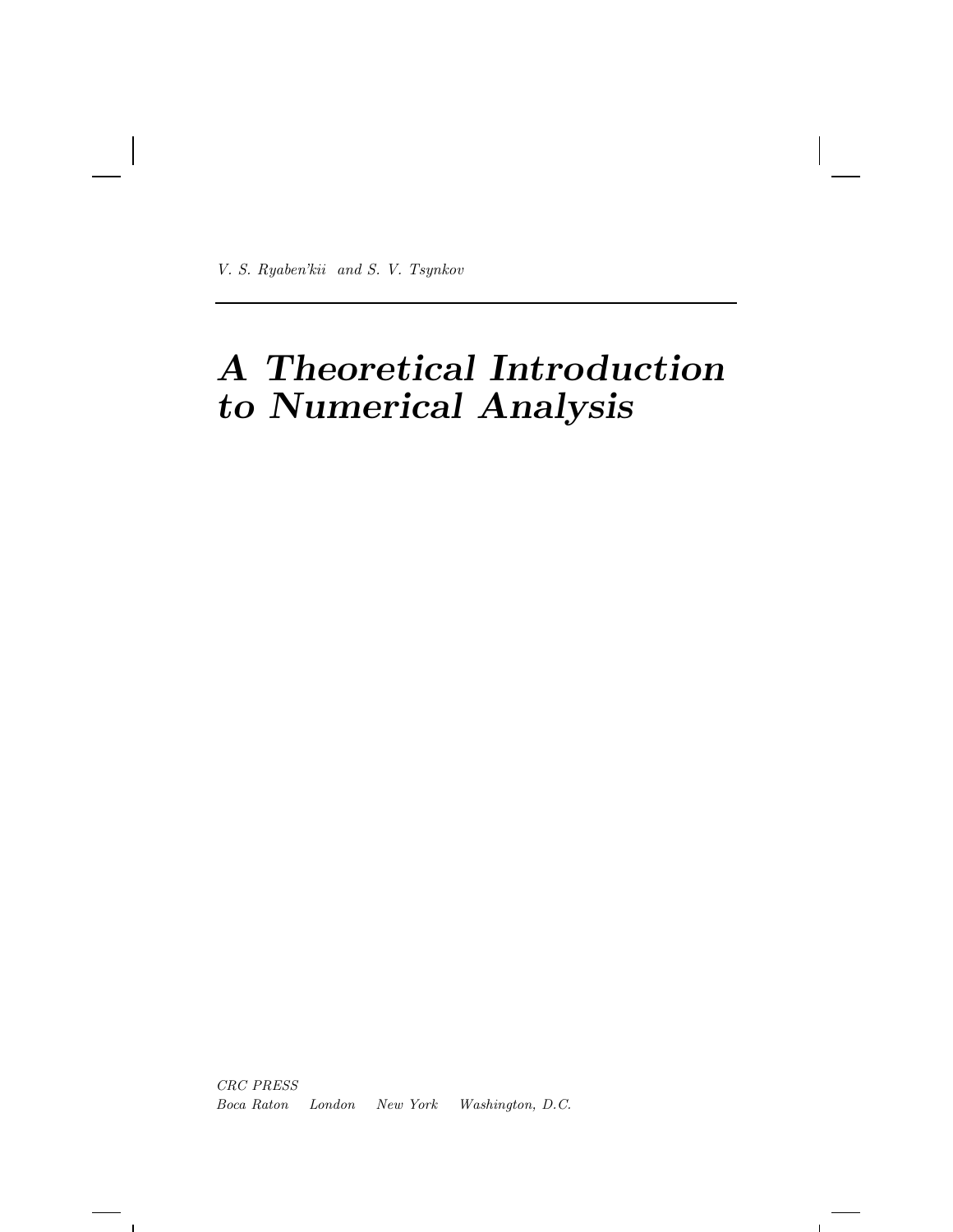$\frac{1}{2}$  $\mathbb{L}$ 

 $\equiv$   $\frac{1}{1}$ 

 $\overline{\phantom{0}}$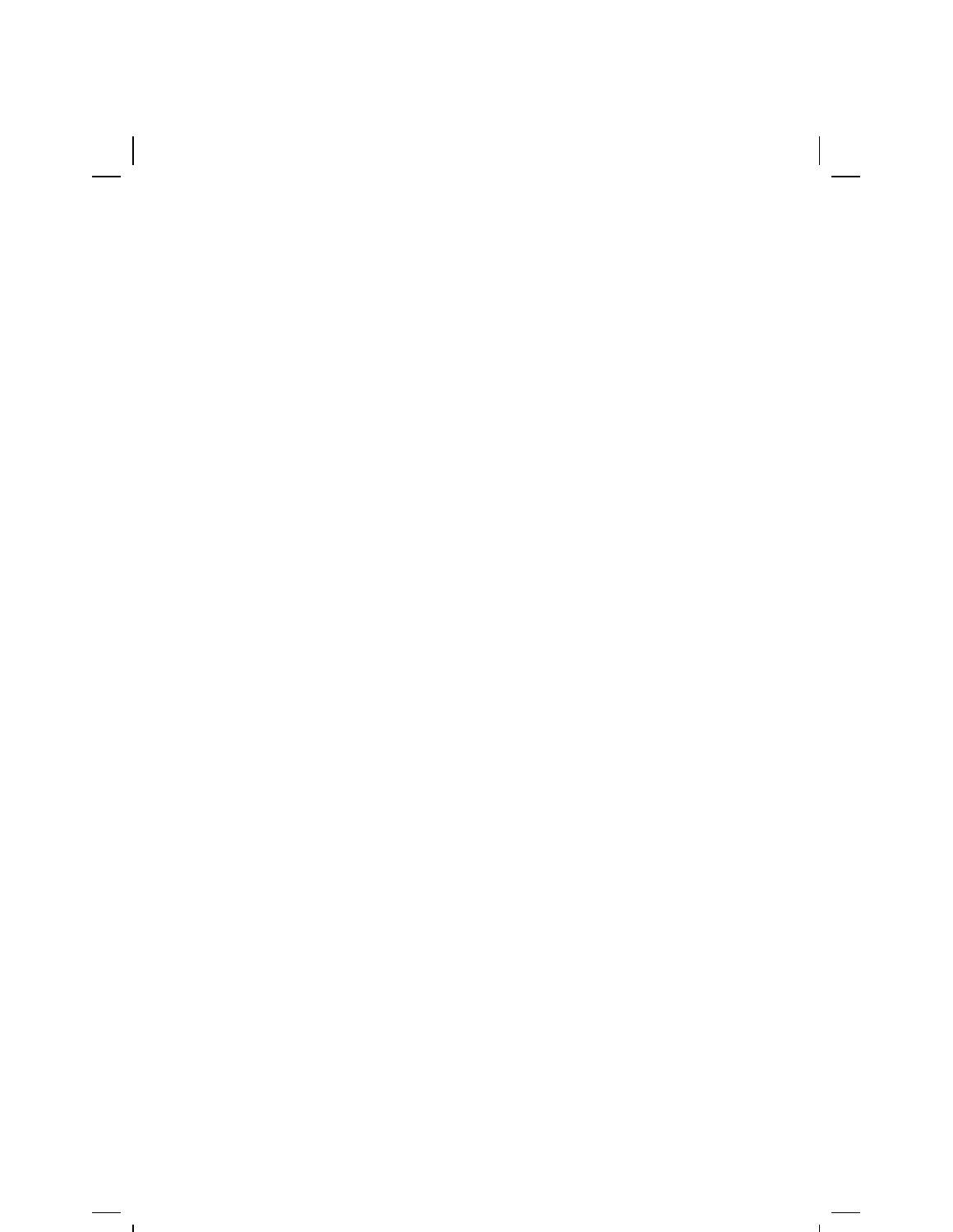## *Contents*

 $\sim 10^{-1}$ 

|                | <b>Preface</b> |                        |                                                           | хi             |
|----------------|----------------|------------------------|-----------------------------------------------------------|----------------|
|                |                | <b>Acknowledgments</b> |                                                           | xiii           |
| 1              |                | <b>Introduction</b>    |                                                           | 1              |
|                | 1.1            |                        |                                                           | $\overline{4}$ |
|                |                |                        |                                                           | 5              |
|                | 1.2            |                        |                                                           | 6              |
|                |                |                        |                                                           | $\overline{7}$ |
|                | 1.3            | Error                  |                                                           | $\overline{7}$ |
|                |                | 1.3.1                  |                                                           | 8              |
|                |                | 1.3.2                  |                                                           | 10             |
|                |                | 1.3.3                  |                                                           | 10             |
|                |                |                        |                                                           | 11             |
|                | 1.4            |                        |                                                           | 12             |
|                |                | 1.4.1                  |                                                           | 13             |
|                |                | 1.4.2                  |                                                           | 14             |
|                |                | 1.4.3                  |                                                           | 14             |
|                |                | 1.4.4                  |                                                           | 15             |
|                |                | 1.4.5                  | $Convergence \t \t \t \t \t \t \t$                        | 18             |
|                |                | 1.4.6                  |                                                           | 18             |
|                |                |                        |                                                           | 19             |
| I              |                |                        | <b>Interpolation of Functions. Quadratures</b>            | 21             |
| $\overline{c}$ |                |                        | <b>Algebraic Interpolation</b>                            | 25             |
|                | 2.1            |                        | Existence and Uniqueness of Interpolating Polynomial      | 25             |
|                |                | 2.1.1                  | The Lagrange Form of Interpolating Polynomial             | 25             |
|                |                | 2.1.2                  | The Newton Form of Interpolating Polynomial. Divided Dif- |                |
|                |                |                        |                                                           | 26             |
|                |                | 2.1.3                  | Comparison of the Lagrange and Newton Forms               | 31             |
|                |                | 2.1.4                  | Conditioning of the Interpolating Polynomial              | 32             |
|                |                | 2.1.5                  | On Poor Convergence of Interpolation with Equidistant     |                |
|                |                |                        |                                                           | 33             |
|                |                |                        |                                                           | 34             |
|                | 2.2            |                        | Classical Piecewise Polynomial Interpolation              | 35             |
|                |                | 2.2.1                  | Definition of Piecewise Polynomial Interpolation          | 35             |

 $\mathbf{I}$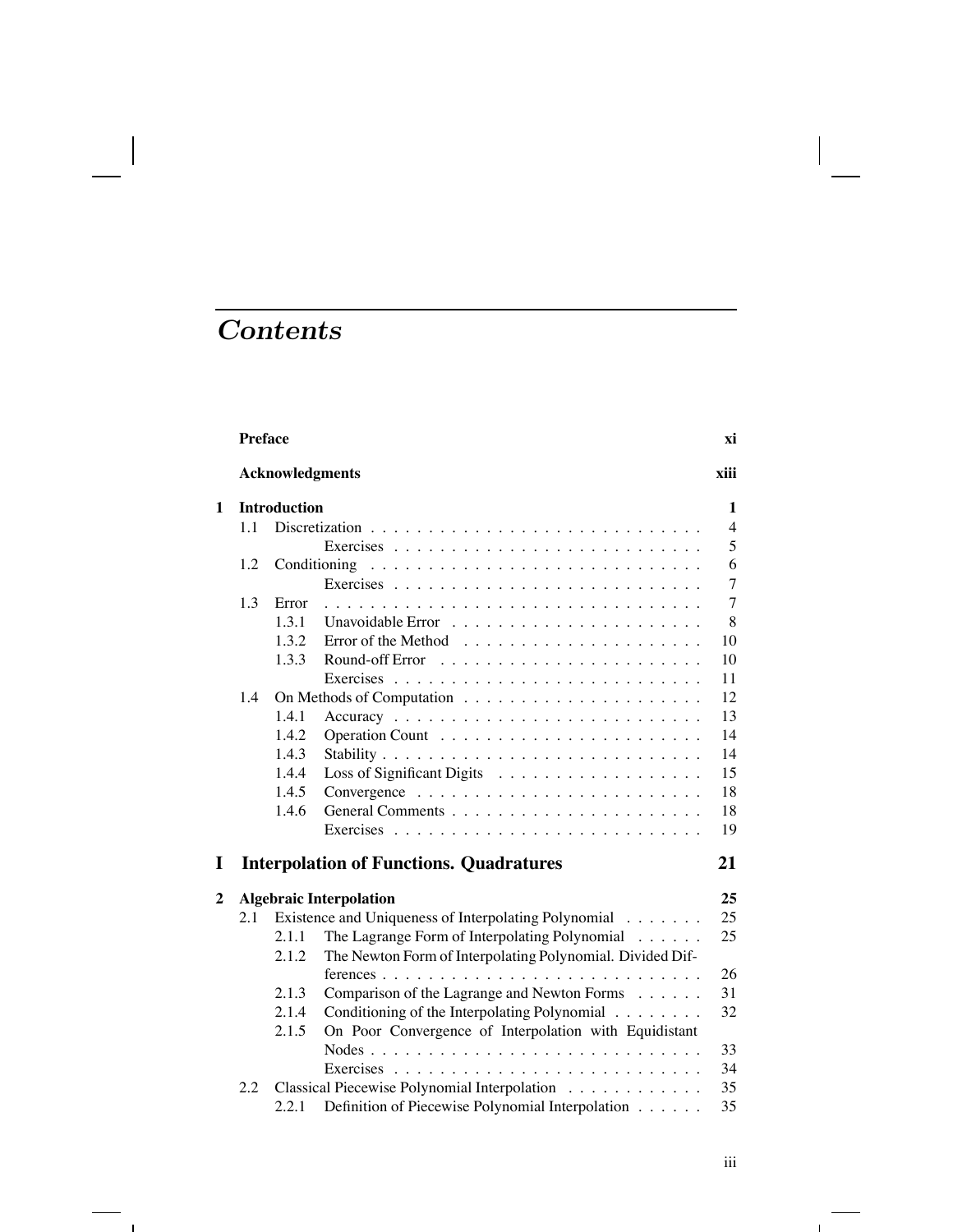|   |     | 2.2.2 | Formula for the Interpolation Error                                      | 35  |
|---|-----|-------|--------------------------------------------------------------------------|-----|
|   |     | 2.2.3 | Approximation of Derivatives for a Grid Function                         | 38  |
|   |     | 2.2.4 | Estimate of the Unavoidable Error and the Choice of Degree               |     |
|   |     |       | for Piecewise Polynomial Interpolation                                   | 40  |
|   |     | 2.2.5 | Saturation of Piecewise Polynomial Interpolation                         | 42  |
|   |     |       |                                                                          | 42  |
|   | 2.3 |       | Smooth Piecewise Polynomial Interpolation (Splines)                      | 43  |
|   |     | 2.3.1 | Local Interpolation of Smoothness s and Its Properties                   | 43  |
|   |     | 2.3.2 | Nonlocal Smooth Piecewise Polynomial Interpolation                       | 48  |
|   |     | 2.3.3 | Proof of Theorem 2.11 $\ldots \ldots \ldots \ldots \ldots \ldots \ldots$ | 53  |
|   |     |       |                                                                          | 56  |
|   | 2.4 |       | Interpolation of Functions of Two Variables                              | 57  |
|   |     | 2.4.1 |                                                                          | 57  |
|   |     | 2.4.2 |                                                                          | 59  |
|   |     |       |                                                                          | 60  |
| 3 |     |       | <b>Trigonometric Interpolation</b>                                       | 61  |
|   | 3.1 |       | Interpolation of Periodic Functions<br>.                                 | 62  |
|   |     | 3.1.1 | An Important Particular Choice of Interpolation Nodes                    | 62  |
|   |     | 3.1.2 | Sensitivity of the Interpolating Polynomial to Perturbations             |     |
|   |     |       |                                                                          | 67  |
|   |     | 3.1.3 | Estimate of Interpolation Error                                          | 68  |
|   |     | 3.1.4 | An Alternative Choice of Interpolation Nodes                             | 72  |
|   | 3.2 |       | Interpolation of Functions on an Interval. Relation between Alge-        |     |
|   |     |       | braic and Trigonometric Interpolation                                    | 73  |
|   |     | 3.2.1 |                                                                          | 73  |
|   |     | 3.2.2 | Trigonometric Interpolation                                              | 75  |
|   |     | 3.2.3 | Chebyshev Polynomials. Relation between Algebraic and                    |     |
|   |     |       | Trigonometric Interpolation                                              | 75  |
|   |     | 3.2.4 | Properties of Algebraic Interpolation with Roots of the                  |     |
|   |     |       | Chebyshev Polynomial $T_{n+1}(x)$ as Nodes                               | 77  |
|   |     | 3.2.5 | An Algorithm for Evaluating the Interpolating Polynomial.                | 78  |
|   |     | 3.2.6 | Algebraic Interpolation with Extrema of the Chebyshev                    |     |
|   |     |       |                                                                          | 79  |
|   |     | 3.2.7 | More on the Lebesgue Constants and Convergence of Inter-                 |     |
|   |     |       |                                                                          | 80  |
|   |     |       |                                                                          | 89  |
| 4 |     |       | <b>Computation of Definite Integrals. Quadratures</b>                    | 91  |
|   | 4.1 |       | Trapezoidal Rule, Simpson's Formula, and the Like                        | 91  |
|   |     | 4.1.1 | General Construction of Quadrature Formulae                              | 92  |
|   |     | 4.1.2 |                                                                          | 93  |
|   |     | 4.1.3 |                                                                          | 98  |
|   |     |       |                                                                          | 102 |
|   | 4.2 |       | Ouadrature Formulae with No Saturation. Gaussian Ouadratures             | 102 |

iv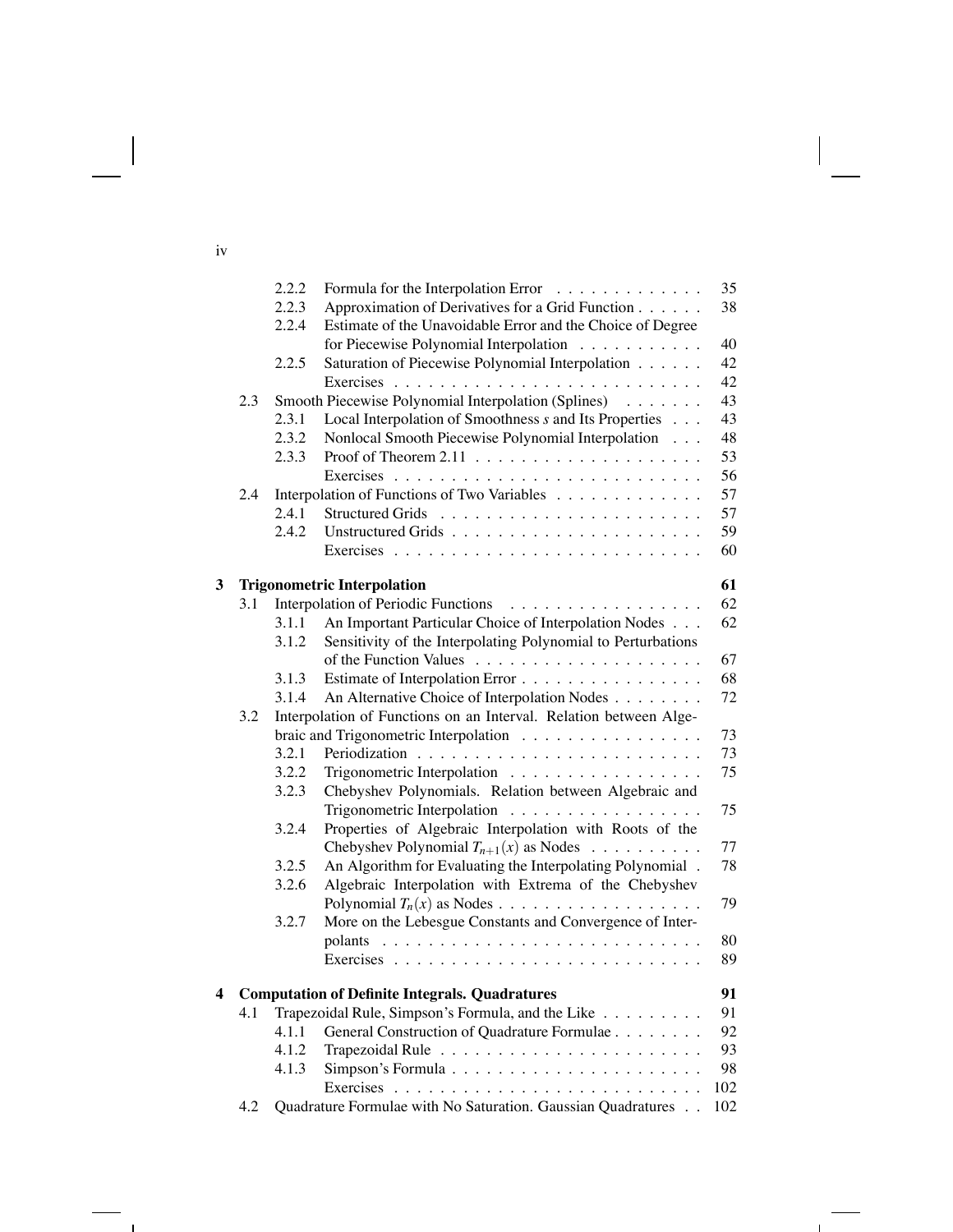|              |     |       |                                                                                            | 107 |
|--------------|-----|-------|--------------------------------------------------------------------------------------------|-----|
|              | 4.3 |       | Improper Integrals. Combination of Numerical and Analytical Meth-                          |     |
|              |     | ods   |                                                                                            | 108 |
|              |     |       |                                                                                            | 110 |
|              | 4.4 |       |                                                                                            | 110 |
|              |     | 4.4.1 | Repeated Integrals and Quadrature Formulae                                                 | 111 |
|              |     | 4.4.2 | The Use of Coordinate Transformations                                                      | 112 |
|              |     | 4.4.3 | The Notion of Monte Carlo Methods                                                          | 113 |
| $\mathbf{I}$ |     |       | <b>Systems of Scalar Equations</b>                                                         | 115 |
| 5            |     |       | <b>Systems of Linear Algebraic Equations: Direct Methods</b>                               | 119 |
|              | 5.1 |       | Different Forms of Consistent Linear Systems                                               | 120 |
|              |     | 5.1.1 | Canonical Form of a Linear System                                                          | 120 |
|              |     | 5.1.2 |                                                                                            | 121 |
|              |     | 5.1.3 | Finite-Difference Dirichlet Problem for the Poisson Equa-                                  |     |
|              |     |       |                                                                                            | 121 |
|              |     |       |                                                                                            | 124 |
|              | 5.2 |       | Linear Spaces, Norms, and Operators                                                        | 124 |
|              |     | 5.2.1 |                                                                                            | 126 |
|              |     | 5.2.2 |                                                                                            | 129 |
|              |     |       |                                                                                            | 131 |
|              | 5.3 |       |                                                                                            | 133 |
|              |     | 5.3.1 |                                                                                            | 134 |
|              |     | 5.3.2 | Characterization of a Linear System by Means of Its Condi-                                 |     |
|              |     |       | tion Number $\ldots \ldots \ldots \ldots \ldots \ldots \ldots \ldots$                      | 136 |
|              |     |       |                                                                                            | 139 |
|              | 5.4 |       | Gaussian Elimination and Its Tri-Diagonal Version                                          | 140 |
|              |     | 5.4.1 | Standard Gaussian Elimination                                                              | 141 |
|              |     | 5.4.2 |                                                                                            | 145 |
|              |     | 5.4.3 | Cyclic Tri-Diagonal Elimination                                                            | 148 |
|              |     | 5.4.4 | Matrix Interpretation of the Gaussian Elimination. LU Fac-                                 |     |
|              |     |       |                                                                                            | 149 |
|              |     | 5.4.5 |                                                                                            | 153 |
|              |     | 5.4.6 | Gaussian Elimination with Pivoting                                                         | 154 |
|              |     | 5.4.7 | An Algorithm with a Guaranteed Error Estimate                                              | 155 |
|              |     |       |                                                                                            | 156 |
|              | 5.5 |       | Minimization of Quadratic Functions and Its Relation to Linear Sys-                        |     |
|              |     | tems. |                                                                                            | 157 |
|              |     |       |                                                                                            | 159 |
|              | 5.6 |       |                                                                                            | 159 |
|              |     | 5.6.1 | Construction of the Method<br>.                                                            | 159 |
|              |     | 5.6.2 | Flexibility in Specifying the Operator $A \cdot \cdot \cdot \cdot \cdot \cdot \cdot \cdot$ | 163 |
|              |     | 5.6.3 |                                                                                            | 163 |
|              |     |       |                                                                                            | 163 |

 $\frac{1}{2}$ 

 $\overline{\phantom{a}}$ 

v

 $\frac{1}{\sqrt{1-\frac{1}{2}}}$ 

 $\mathbb{L}$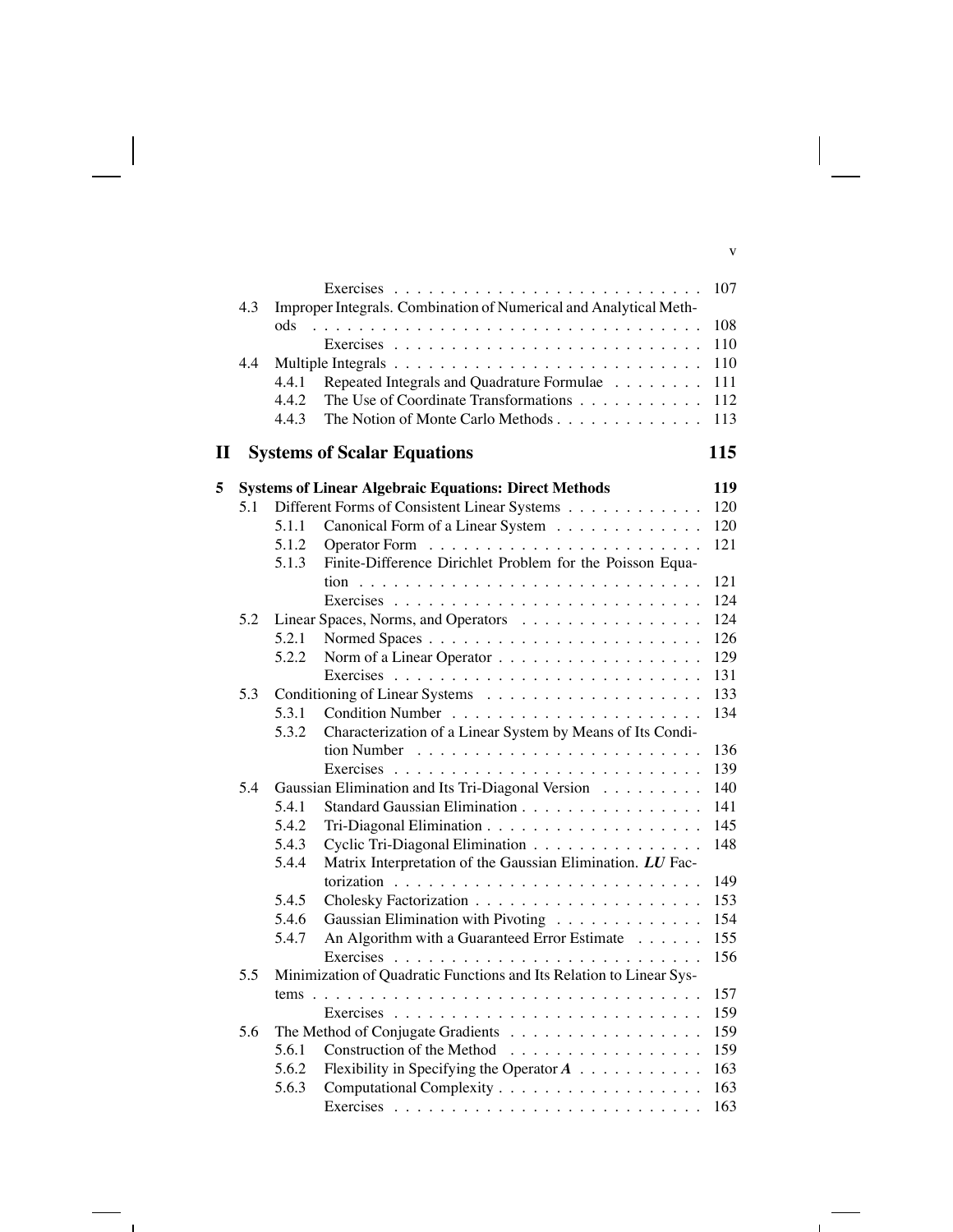|   | 5.7 |       |                                                                    | 164 |
|---|-----|-------|--------------------------------------------------------------------|-----|
|   |     | 5.7.1 | Fourier Series for Grid Functions                                  | 165 |
|   |     | 5.7.2 | Representation of Solution as a Finite Fourier Series              | 168 |
|   |     | 5.7.3 |                                                                    | 169 |
|   |     |       |                                                                    | 171 |
| 6 |     |       | <b>Iterative Methods for Solving Linear Systems</b>                | 173 |
|   | 6.1 |       |                                                                    | 174 |
|   |     | 6.1.1 |                                                                    | 174 |
|   |     | 6.1.2 | A Necessary and Sufficient Condition for Convergence               | 178 |
|   |     | 6.1.3 | The Richardson Method for $A = A^* > 0$                            | 181 |
|   |     | 6.1.4 |                                                                    | 188 |
|   |     | 6.1.5 |                                                                    | 192 |
|   |     |       |                                                                    | 193 |
|   | 6.2 |       | Chebyshev Iterations and Conjugate Gradients                       | 194 |
|   |     | 6.2.1 |                                                                    | 194 |
|   |     | 6.2.2 |                                                                    | 196 |
|   |     |       |                                                                    | 197 |
|   | 6.3 |       |                                                                    | 198 |
|   |     | 6.3.1 | Definition of Krylov Subspaces                                     | 199 |
|   |     | 6.3.2 |                                                                    | 201 |
|   |     |       |                                                                    | 204 |
|   | 6.4 |       |                                                                    | 204 |
|   |     | 6.4.1 |                                                                    | 205 |
|   |     | 6.4.2 | Description of the Algorithm $\dots \dots \dots \dots \dots \dots$ | 208 |
|   |     | 6.4.3 |                                                                    | 210 |
|   |     |       |                                                                    | 210 |
| 7 |     |       | <b>Overdetermined Linear Systems. The Method of Least Squares</b>  | 211 |
|   | 7.1 |       | Examples of Problems that Result in Overdetermined Systems         | 211 |
|   |     | 7.1.1 | Processing of Experimental Data. Empirical Formulae                | 211 |
|   |     | 7.1.2 | Improving the Accuracy of Experimental Results by Increas-         |     |
|   |     |       | ing the Number of Measurements                                     | 213 |
|   | 7.2 |       | Weak Solutions of Full Rank Systems. $QR$ Factorization            | 214 |
|   |     | 7.2.1 | Existence and Uniqueness of Weak Solutions                         | 214 |
|   |     | 7.2.2 | Computation of Weak Solutions. <i>QR</i> Factorization $\ldots$ .  | 217 |
|   |     | 7.2.3 | Geometric Interpretation of the Method of Least Squares            | 220 |
|   |     | 7.2.4 | Overdetermined Systems in the Operator Form                        | 221 |
|   |     |       |                                                                    | 222 |
|   | 7.3 |       | Rank Deficient Systems. Singular Value Decomposition               | 225 |
|   |     | 7.3.1 | Singular Value Decomposition and Moore-Penrose Pseu-               |     |
|   |     |       |                                                                    | 225 |
|   |     | 7.3.2 | Minimum Norm Weak Solution                                         | 227 |
|   |     |       |                                                                    | 229 |
|   |     |       |                                                                    |     |

vi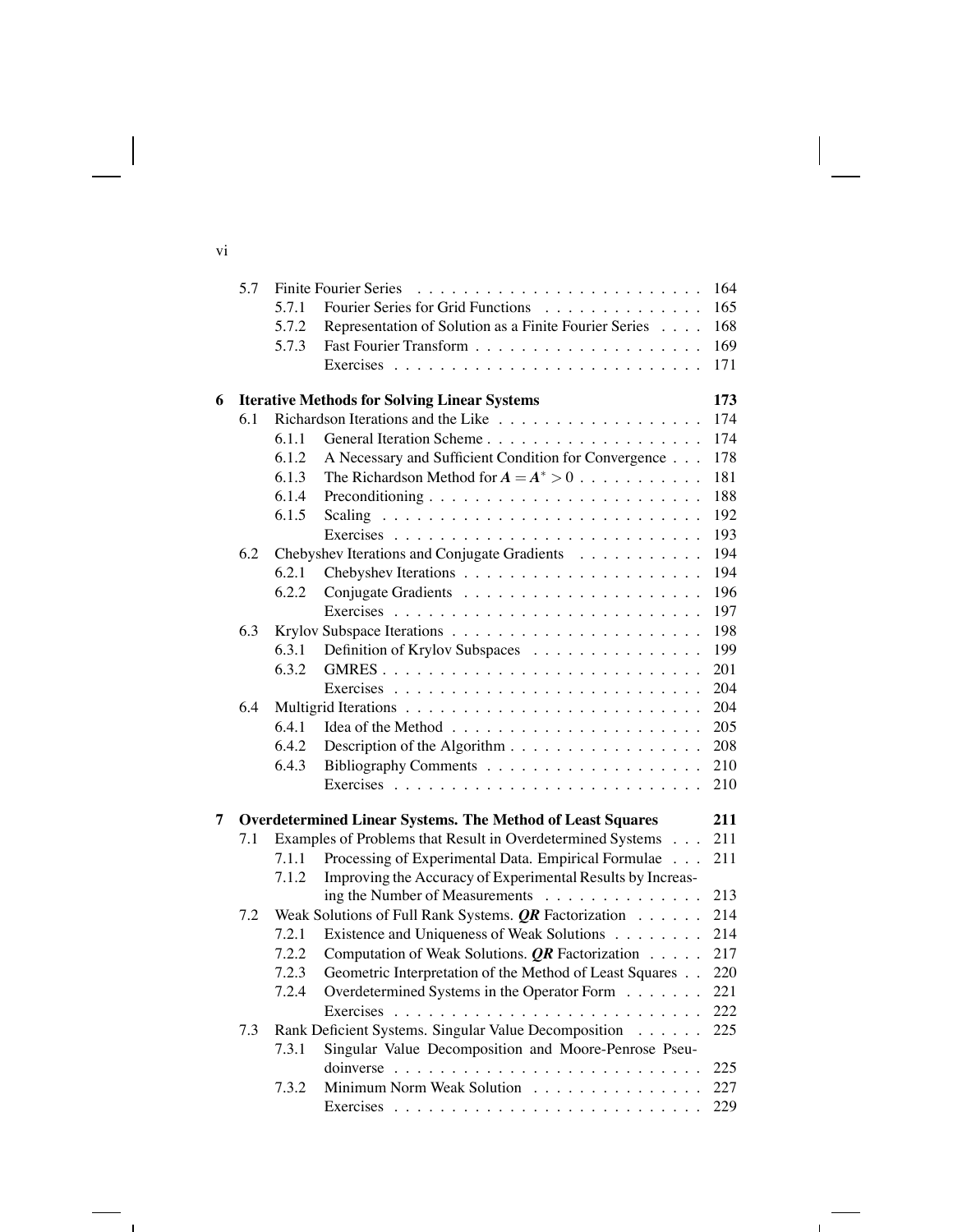| 8 | <b>Numerical Solution of Nonlinear Equations and Systems</b> |       |                                                                           |     |  |
|---|--------------------------------------------------------------|-------|---------------------------------------------------------------------------|-----|--|
|   | 8.1                                                          |       | Commonly Used Methods of Rootfinding                                      | 233 |  |
|   |                                                              | 8.1.1 |                                                                           | 233 |  |
|   |                                                              | 8.1.2 | The Chord Method $\ldots \ldots \ldots \ldots \ldots \ldots \ldots$       | 234 |  |
|   |                                                              | 8.1.3 | The Secant Method $\ldots$ , $\ldots$ , $\ldots$ , $\ldots$ , $\ldots$    | 235 |  |
|   |                                                              | 8.1.4 |                                                                           | 236 |  |
|   | 8.2                                                          |       |                                                                           | 237 |  |
|   |                                                              | 8.2.1 | The Case of One Scalar Equation                                           | 237 |  |
|   |                                                              | 8.2.2 | The Case of a System of Equations $\ldots \ldots \ldots \ldots$           | 240 |  |
|   |                                                              |       |                                                                           | 242 |  |
|   | 8.3                                                          |       | Newton's Method $\ldots \ldots \ldots \ldots \ldots \ldots \ldots \ldots$ | 242 |  |
|   |                                                              | 8.3.1 | Newton's Linearization for One Scalar Equation                            | 242 |  |
|   |                                                              | 8.3.2 | Newton's Linearization for Systems                                        | 244 |  |
|   |                                                              | 8.3.3 | Modified Newton's Methods                                                 | 246 |  |
|   |                                                              |       |                                                                           | 247 |  |
| Ш |                                                              |       | The Method of Finite Differences for the Numerical Solu-                  |     |  |
|   |                                                              |       | tion of Differential Equations                                            | 249 |  |
|   |                                                              |       |                                                                           |     |  |
| 9 |                                                              |       | <b>Numerical Solution of Ordinary Differential Equations</b>              | 253 |  |
|   | 9.1                                                          |       | Examples of Finite-Difference Schemes. Convergence                        | 253 |  |
|   |                                                              | 9.1.1 | Examples of Difference Schemes                                            | 254 |  |
|   |                                                              | 9.1.2 | Convergent Difference Schemes                                             | 256 |  |
|   |                                                              | 9.1.3 | Verification of Convergence for a Difference Scheme                       | 259 |  |
|   | 9.2                                                          |       | Approximation of Continuous Problem by a Difference Scheme.               |     |  |
|   |                                                              |       |                                                                           | 260 |  |
|   |                                                              | 9.2.1 | Truncation Error $\delta f^{(h)}$                                         | 261 |  |
|   |                                                              | 9.2.2 | Evaluation of the Truncation Error $\delta f^{(h)}$                       | 262 |  |
|   |                                                              | 9.2.3 |                                                                           | 264 |  |
|   |                                                              | 9.2.4 |                                                                           | 265 |  |
|   |                                                              | 9.2.5 | Replacement of Derivatives by Difference Quotients                        | 269 |  |
|   |                                                              | 9.2.6 | Other Approaches to Constructing Difference Schemes                       | 269 |  |
|   |                                                              |       |                                                                           | 271 |  |
|   | 9.3                                                          |       | Stability of Finite-Difference Schemes                                    | 271 |  |
|   |                                                              | 9.3.1 |                                                                           | 272 |  |
|   |                                                              | 9.3.2 | The Relation between Consistency, Stability, and Conver-                  |     |  |
|   |                                                              |       |                                                                           | 273 |  |
|   |                                                              | 9.3.3 | Convergent Scheme for an Integral Equation                                | 277 |  |
|   |                                                              | 9.3.4 | The Effect of Rounding<br>.                                               | 278 |  |
|   |                                                              | 9.3.5 | General Comments. A-stability                                             | 280 |  |
|   |                                                              |       | Exercises                                                                 | 283 |  |
|   | 9.4                                                          |       |                                                                           | 284 |  |
|   |                                                              | 9.4.1 |                                                                           | 284 |  |
|   |                                                              | 9.4.2 |                                                                           | 286 |  |
|   |                                                              |       |                                                                           | 288 |  |

 $\mathbf{I}$ 

vii

 $\mathbf{L}$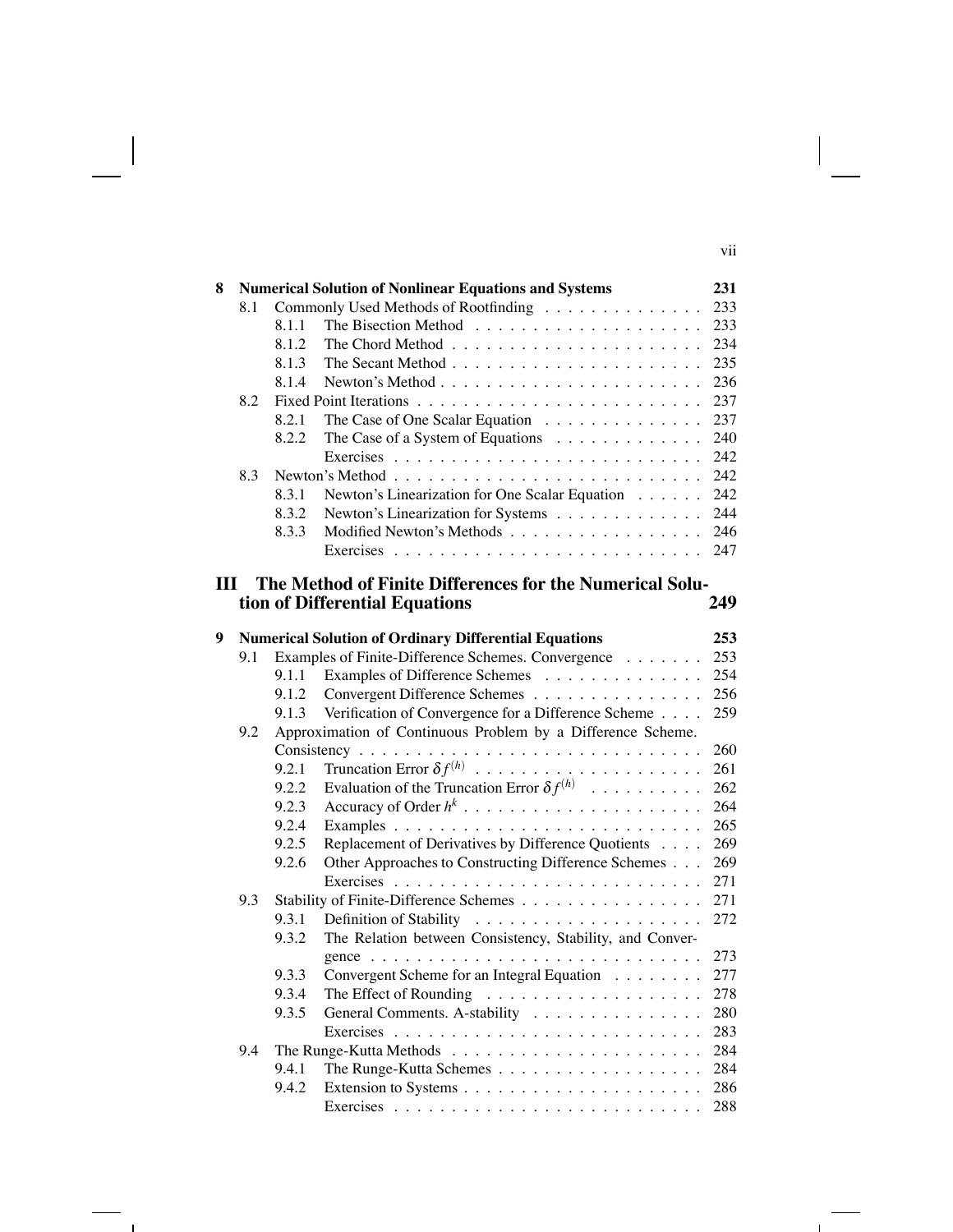| 9.5 |        | Solution of Boundary Value Problems                                             | 288 |
|-----|--------|---------------------------------------------------------------------------------|-----|
|     | 9.5.1  |                                                                                 | 289 |
|     | 9.5.2  |                                                                                 | 291 |
|     | 9.5.3  |                                                                                 | 291 |
|     |        |                                                                                 | 292 |
| 9.6 |        | Saturation of Finite-Difference Methods by Smoothness                           | 293 |
|     |        |                                                                                 | 300 |
| 9.7 |        |                                                                                 | 301 |
|     |        |                                                                                 | 306 |
|     |        | 10 Finite-Difference Schemes for Partial Differential Equations                 | 307 |
|     |        | 10.1 Key Definitions and Illustrating Examples                                  | 307 |
|     |        |                                                                                 | 307 |
|     |        |                                                                                 | 309 |
|     |        |                                                                                 | 312 |
|     |        | 10.1.4 The Courant, Friedrichs, and Lewy Condition                              | 317 |
|     |        | 10.1.5 The Mechanism of Instability                                             | 319 |
|     |        |                                                                                 | 320 |
|     |        | 10.1.7 On the Efficacy of Finite-Difference Schemes                             | 322 |
|     |        |                                                                                 | 323 |
|     |        |                                                                                 | 324 |
|     |        | 10.2 Construction of Consistent Difference Schemes                              | 327 |
|     | 10.2.1 | Replacement of Derivatives by Difference Quotients                              | 327 |
|     |        | 10.2.2 The Method of Undetermined Coefficients                                  | 333 |
|     |        |                                                                                 | 340 |
|     |        | 10.2.4 Predictor-Corrector Schemes                                              | 344 |
|     |        |                                                                                 | 345 |
|     |        | 10.3 Spectral Stability Criterion for Finite-Difference Cauchy Problems.        | 349 |
|     |        | 10.3.1 Stability with Respect to Initial Data                                   | 349 |
|     |        | 10.3.2 A Necessary Spectral Condition for Stability                             | 350 |
|     |        |                                                                                 | 352 |
|     |        | 10.3.4 Stability in $C \ldots \ldots \ldots \ldots \ldots \ldots \ldots \ldots$ | 362 |
|     |        | 10.3.5 Sufficiency of the Spectral Stability Condition in $l_2$                 | 362 |
|     |        |                                                                                 | 365 |
|     |        |                                                                                 | 367 |
|     |        | 10.4 Stability for Problems with Variable Coefficients                          | 369 |
|     |        | 10.4.1 The Principle of Frozen Coefficients                                     | 369 |
|     |        | 10.4.2 Dissipation of Finite-Difference Schemes                                 | 372 |
|     |        |                                                                                 | 377 |
|     |        | 10.5 Stability for Initial Boundary Value Problems                              | 377 |
|     |        | 10.5.1 The Babenko-Gelfand Criterion                                            | 377 |
|     |        | 10.5.2 Spectra of the Families of Operators. The Godunov-                       |     |
|     |        |                                                                                 | 385 |
|     |        |                                                                                 | 402 |

**Contractor** 

#### viii

 $\mathbf{I}$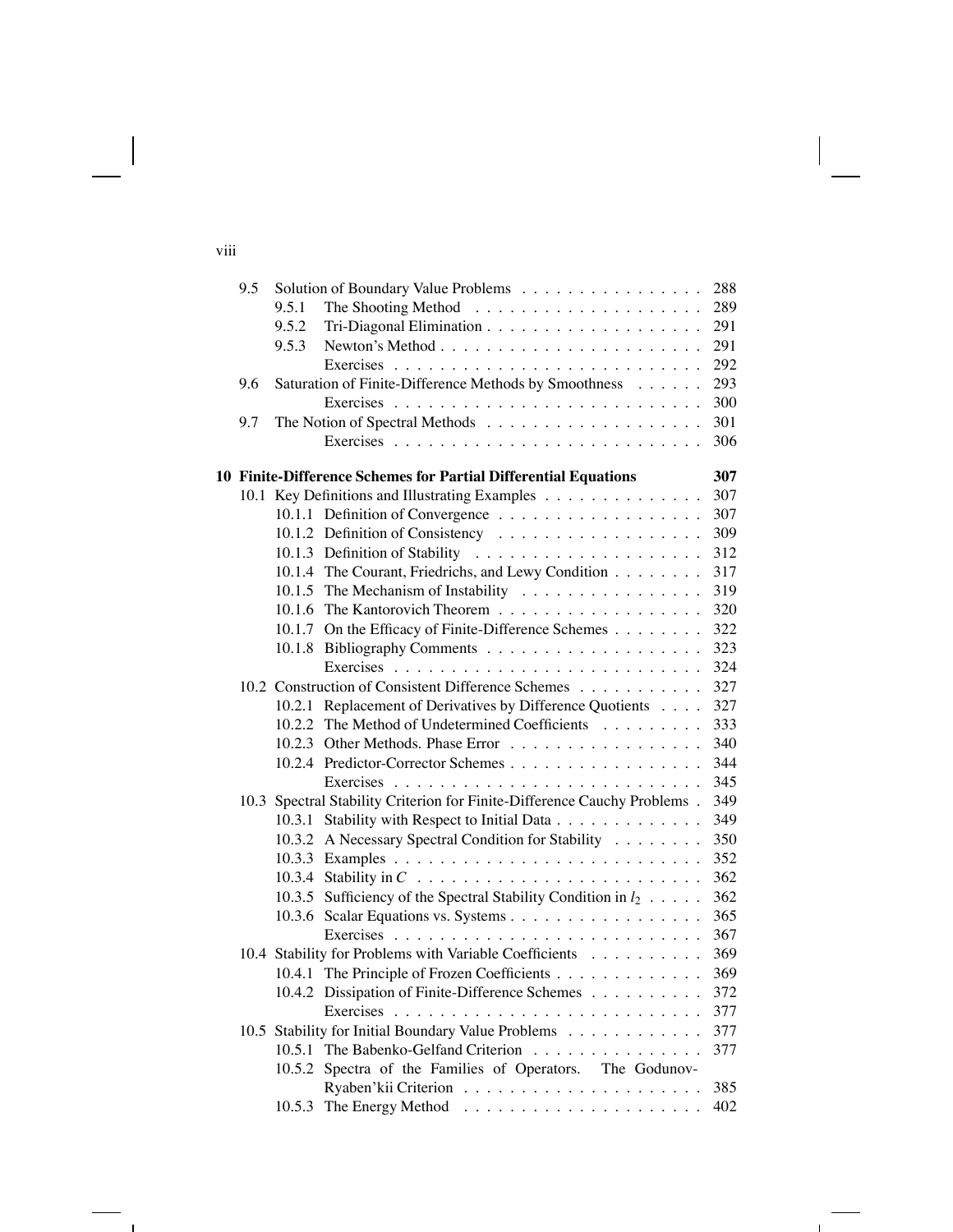| 10.5.4 A Necessary and Sufficient Condition of Stability. The                                                      |     |
|--------------------------------------------------------------------------------------------------------------------|-----|
|                                                                                                                    | 409 |
|                                                                                                                    | 418 |
| 10.6 Maximum Principle for the Heat Equation                                                                       | 422 |
|                                                                                                                    | 422 |
|                                                                                                                    | 425 |
|                                                                                                                    | 426 |
| 11 Discontinuous Solutions and Methods of Their Computation                                                        | 427 |
| 11.1 Differential Form of an Integral Conservation Law                                                             | 428 |
| 11.1.1 Differential Equation in the Case of Smooth Solutions                                                       | 428 |
| 11.1.2 The Mechanism of Formation of Discontinuities                                                               | 429 |
| 11.1.3 Condition at the Discontinuity                                                                              | 431 |
| 11.1.4 Generalized Solution of a Differential Problem                                                              | 433 |
|                                                                                                                    | 434 |
|                                                                                                                    | 436 |
| 11.2 Construction of Difference Schemes                                                                            | 436 |
|                                                                                                                    | 437 |
| 11.2.2 The Method of Characteristics                                                                               | 438 |
| 11.2.3 Conservative Schemes. The Godunov Scheme                                                                    | 439 |
|                                                                                                                    | 444 |
| 12 Discrete Methods for Elliptic Problems                                                                          | 445 |
| 12.1 A Simple Finite-Difference Scheme. The Maximum Principle                                                      | 446 |
|                                                                                                                    | 447 |
| 12.1.2 Maximum Principle and Stability                                                                             | 448 |
|                                                                                                                    | 451 |
|                                                                                                                    | 452 |
| 12.2 The Notion of Finite Elements. Ritz and Galerkin Approximations.                                              | 453 |
|                                                                                                                    | 454 |
|                                                                                                                    | 458 |
| 12.2.3 The Galerkin Method $\ldots$ ,                                                                              | 460 |
| 12.2.4 An Example of Finite Element Discretization                                                                 | 464 |
| 12.2.5 Convergence of Finite Element Approximations                                                                | 466 |
|                                                                                                                    | 469 |
| The Methods of Boundary Equations for the Numerical<br>$\mathbf{IV}$<br><b>Solution of Boundary Value Problems</b> | 471 |
| 13 Boundary Integral Equations and the Method of Boundary Elements                                                 | 475 |

| 13.1 Reduction of Boundary Value Problems to Integral Equations 475 |  |
|---------------------------------------------------------------------|--|
| 13.2 Discretization of Integral Equations and Boundary Elements 479 |  |
| 13.3 The Range of Applicability for Boundary Elements 480           |  |

ix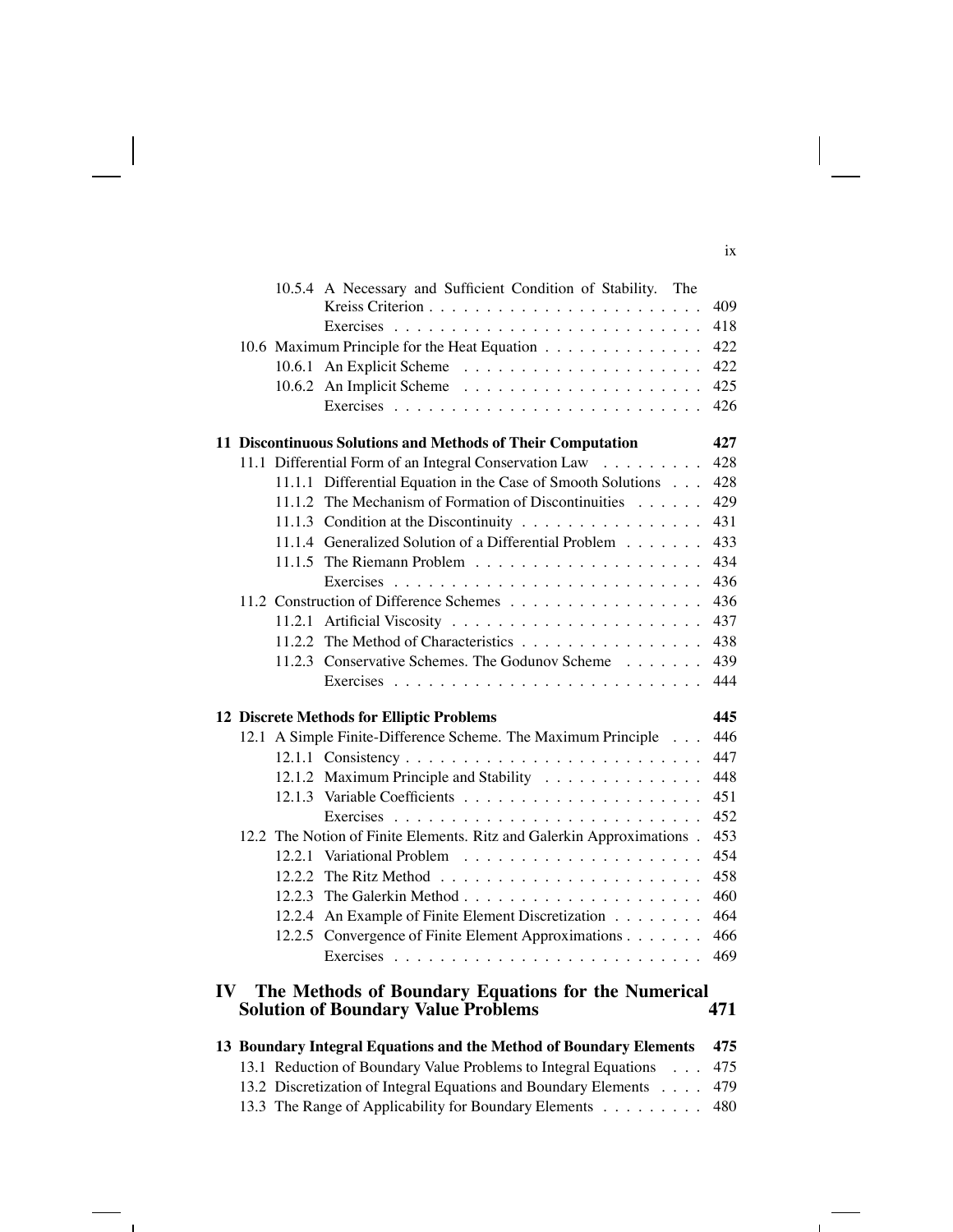| 14 Boundary Equations with Projections and the Method of Difference Po-           |     |  |  |
|-----------------------------------------------------------------------------------|-----|--|--|
| tentials                                                                          | 483 |  |  |
|                                                                                   | 484 |  |  |
| 14.1.1 Interior Boundary Value Problem                                            | 485 |  |  |
| 14.1.2 Exterior Boundary Value Problem                                            | 485 |  |  |
| 14.1.3 Problem of Artificial Boundary Conditions                                  | 485 |  |  |
| 14.1.4 Problem of Two Subdomains                                                  | 486 |  |  |
| 14.1.5 Problem of Active Shielding                                                | 487 |  |  |
|                                                                                   | 488 |  |  |
| Auxiliary Difference Problem<br>14.2.1                                            | 488 |  |  |
|                                                                                   | 489 |  |  |
| 14.2.3 Difference Potential $u^- = \mathbf{P}^- v_\gamma$                         | 492 |  |  |
| 14.2.4 Cauchy Type Difference Potential $w^{\pm} = P^{\pm}v_{\gamma} \dots \dots$ | 493 |  |  |
| 14.2.5 Analogy with Classical Cauchy Type Integral                                | 497 |  |  |
|                                                                                   | 498 |  |  |
| 14.3.1 Interior Boundary Value Problem                                            | 498 |  |  |
| 14.3.2 Exterior Boundary Value Problem                                            | 500 |  |  |
| 14.3.3 Problem of Artificial Boundary Conditions                                  | 501 |  |  |
|                                                                                   | 501 |  |  |
| 14.3.5 Problem of Active Shielding                                                | 503 |  |  |
|                                                                                   | 505 |  |  |
|                                                                                   | 506 |  |  |
| <b>List of Figures</b>                                                            | 507 |  |  |
| <b>Referenced Books</b>                                                           | 509 |  |  |
| <b>Referenced Journal Articles</b>                                                | 517 |  |  |
| <b>Index</b>                                                                      | 521 |  |  |

 $\mathcal{L}_{\mathcal{A}}$ 

 $\overline{a}$ 

x

 $\mathcal{L}_{\mathcal{A}}$ 

 $\mathbf{1}^{\mathbf{1}}$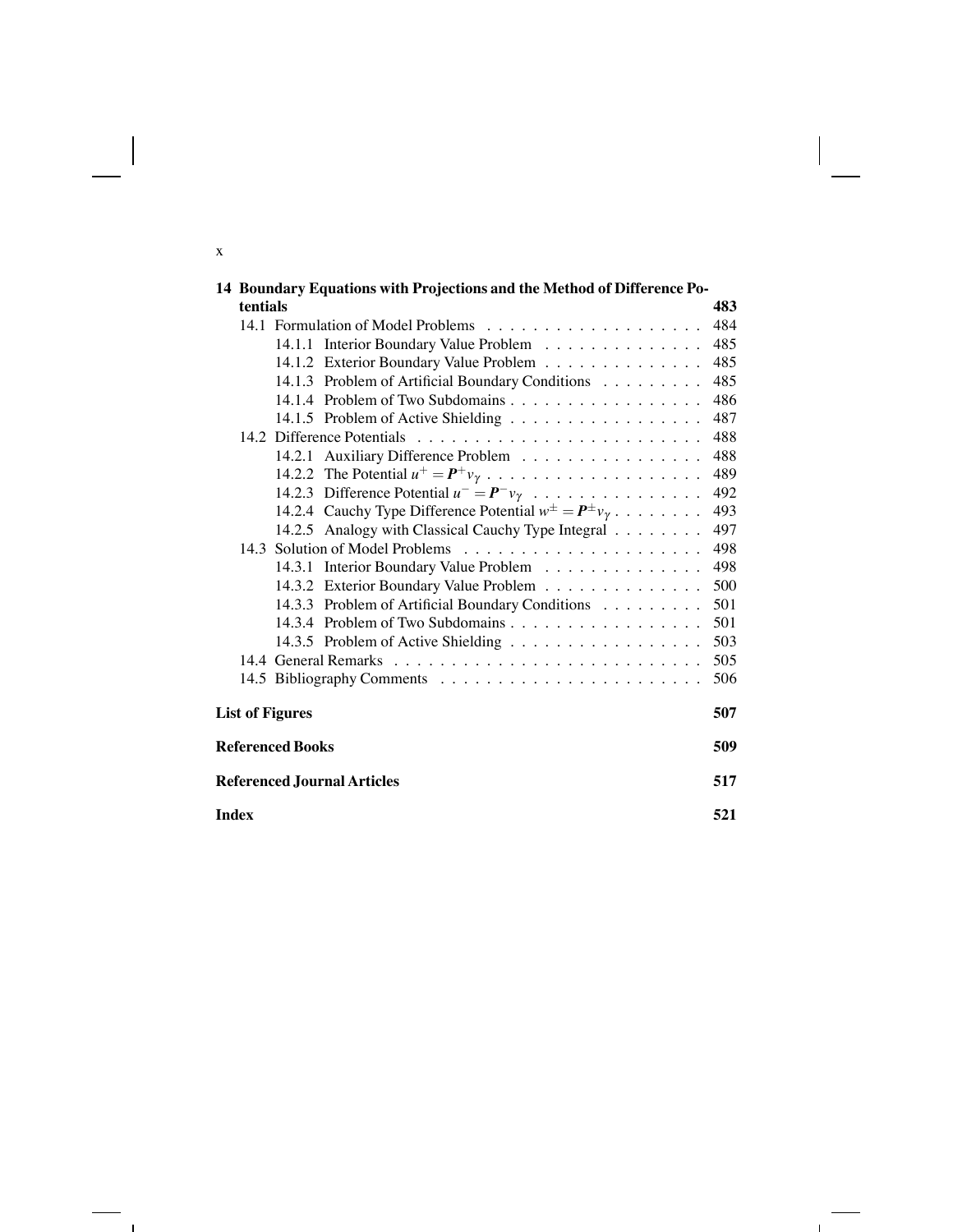### *Preface*

This book introduces the key ideas and concepts of numerical analysis. The discussion focuses on how one can represent different mathematical models in a form that enables their efficient study by means of a computer. The material learned from this book can be applied in various contexts that require the use of numerical methods. The general methodology and principles of numerical analysis are illustrated by specific examples of the methods for real analysis, linear algebra, and differential equations. The reason for this particular selection of subjects is that these methods are proven, provide a number of well-known efficient algorithms, and are used for solving different applied problems that are often quite distinct from one another.

The contemplated readership of this book consists of beginning graduate and senior undergraduate students in mathematics, science and engineering. It may also be of interest to working scientists and engineers. The book offers a first mathematical course on the subject of numerical analysis. It is carefully structured and can be read in its entirety, as well as by selected parts. The portions of the text considered more difficult are clearly identified; they can be skipped during the first reading without creating any substantial gaps in the material studied otherwise. In particular, more difficult subjects are discussed in Sections 2.3.1 and 2.3.3, Sections 3.1.3 and 3.2.7, parts of Sections 4.2 and 9.7, Section 10.5, Section 12.2, and Chapter 14.

Hereafter, numerical analysis is interpreted as a mathematical discipline. The basic concepts, such as discretization, error, efficiency, complexity, numerical stability, consistency, convergence, and others, are explained and illustrated in different parts of the book with varying levels of depth using different subject material. Moreover, some ideas and views that are addressed, or at least touched upon in the text, may also draw the attention of more advanced readers. First and foremost, this applies to the key notion of the saturation of numerical methods by smoothness. A given method of approximation is said to be saturated by smoothness if, because of its design, it may stop short of reaching the intrinsic accuracy limit (unavoidable error) determined by the smoothness of the approximated solution and by the discretization parameters. If, conversely, the accuracy of approximation self-adjusts to the smoothness, then the method does not saturate. Examples include algebraic vs. trigonometric interpolation, Newton-Cotes vs. Gaussian quadratures, finite-difference vs. spectral methods for differential equations, etc.

Another advanced subject is an introduction to the method of difference potentials in Chapter 14. This is the first account of difference potentials in the educational literature. The method employs discrete analogues of modified Calderon's potentials and boundary projection operators. It has been successfully applied to solving a variety of direct and inverse problems in fluids, acoustics, and electromagnetism.

This book covers three semesters of instruction in the framework of a commonly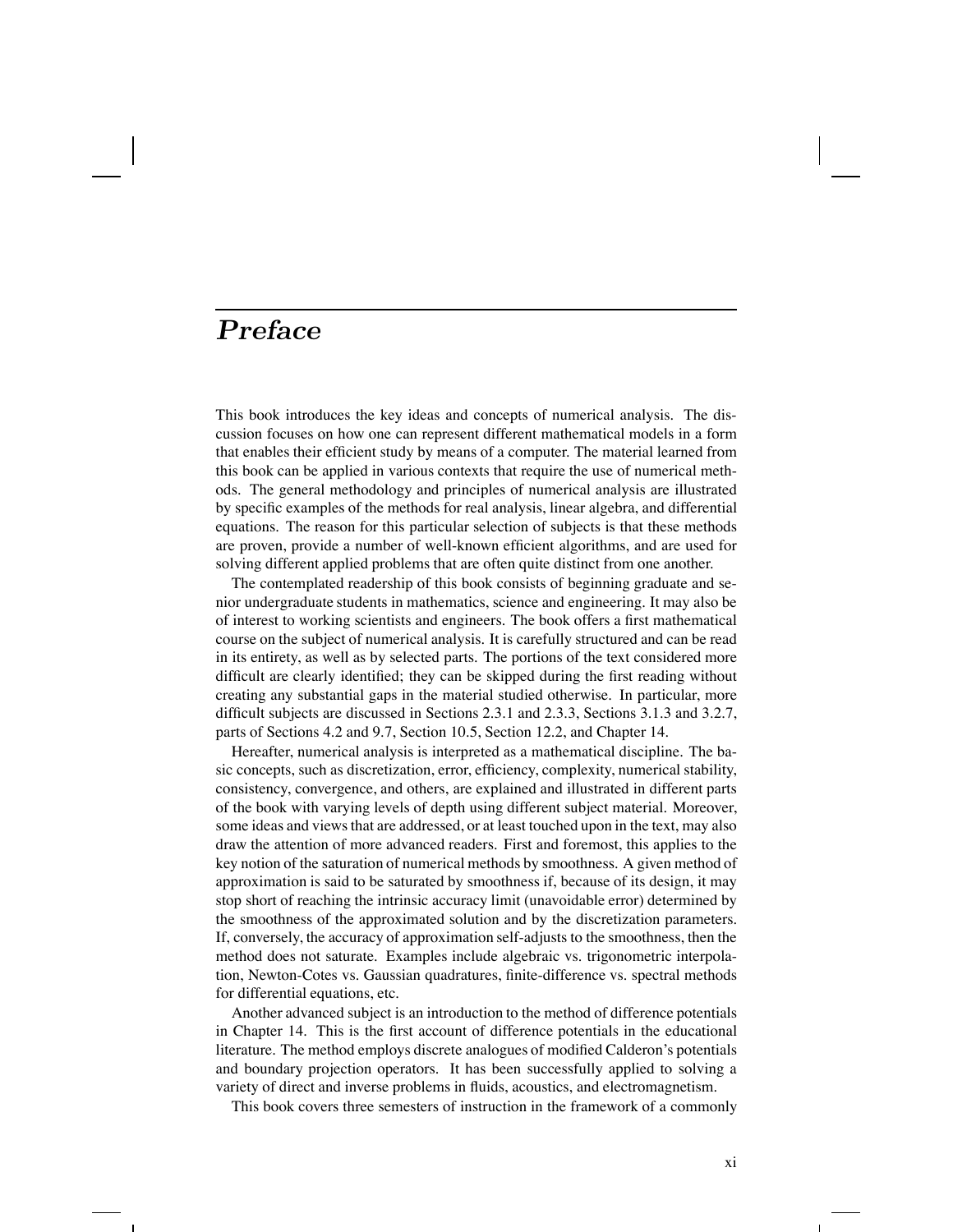used curriculum with three credit hours per semester. Three semester-long courses can be designed based on Parts I, II, and III of the book, respectively. Part I includes interpolation of functions and numerical evaluation of definite integrals. Part II covers direct and iterative solution of consistent linear systems, solution of overdetermined linear systems, and solution of nonlinear equations and systems. Part III discusses finite-difference methods for differential equations. The first chapter in this part, Chapter 9, is devoted to ordinary differential equations and serves an introductory purpose. Chapters 10, 11, and 12 cover different aspects of finite-difference approximation for both steady-state and evolution partial differential equations, including rigorous analysis of stability for initial boundary value problems and approximation of the weak solutions for nonlinear conservation laws. Alternatively, for the curricula that introduce numerical differentiation right after the interpolation of functions and quadratures, the material from Chapter 9 can be added to a course based predominantly on Part I of the book.

A rigorous mathematical style is maintained throughout the book, yet very little use is made of the apparatus of functional analysis. This approach makes the book accessible to a much broader audience than only mathematicians and mathematics majors, while not compromising any fundamentals in the field. A thorough explanation of the key ideas in the simplest possible setting is always prioritized over various technicalities and generalizations. All important mathematical results are accompanied by proofs. At the same time, a large number of examples are provided that illustrate how those results apply to the analysis of individual problems.

This book has no objective whatsoever of describing as many different methods and techniques as possible. On the contrary, it treats only a limited number of wellknown methodologies, and only for the purpose of exemplifying the most fundamental concepts that unite different branches of the discipline. A number of important results are given as exercises for independent study. Altogether, many exercises supplement the core material; they range from elementary to quite challenging.

Some exercises require computer implementation of the corresponding techniques. However, no substantial emphasis is put on issues related to programming. In other words, any computer implementation serves only as an illustration of the relevant mathematical concepts and does not carry an independent learning objective. For example, it may be useful to have different iteration schemes implemented for a system of linear algebraic equations. By comparing how their convergence rates depend on the condition number, one can subsequently judge the efficiency from a mathematical standpoint. However, other efficiency issues, e.g., runtime efficiency determined by the software and/or computer platform, are not addressed as there is no direct relation between them and the mathematical analysis of numerical methods.

Likewise, no substantial emphasis is put on any specific applications. Indeed, the goal is to clearly and concisely present the key mathematical concepts pertinent to the analysis of numerical methods. This provides a foundation for the subsequent specialized training. Subjects such as computational fluid dynamics, computational acoustics, computational electromagnetism, etc., are very well addressed in the literature. Most corresponding books require some numerical background from the reader, the background of precisely the kind that the current text offers.

xii